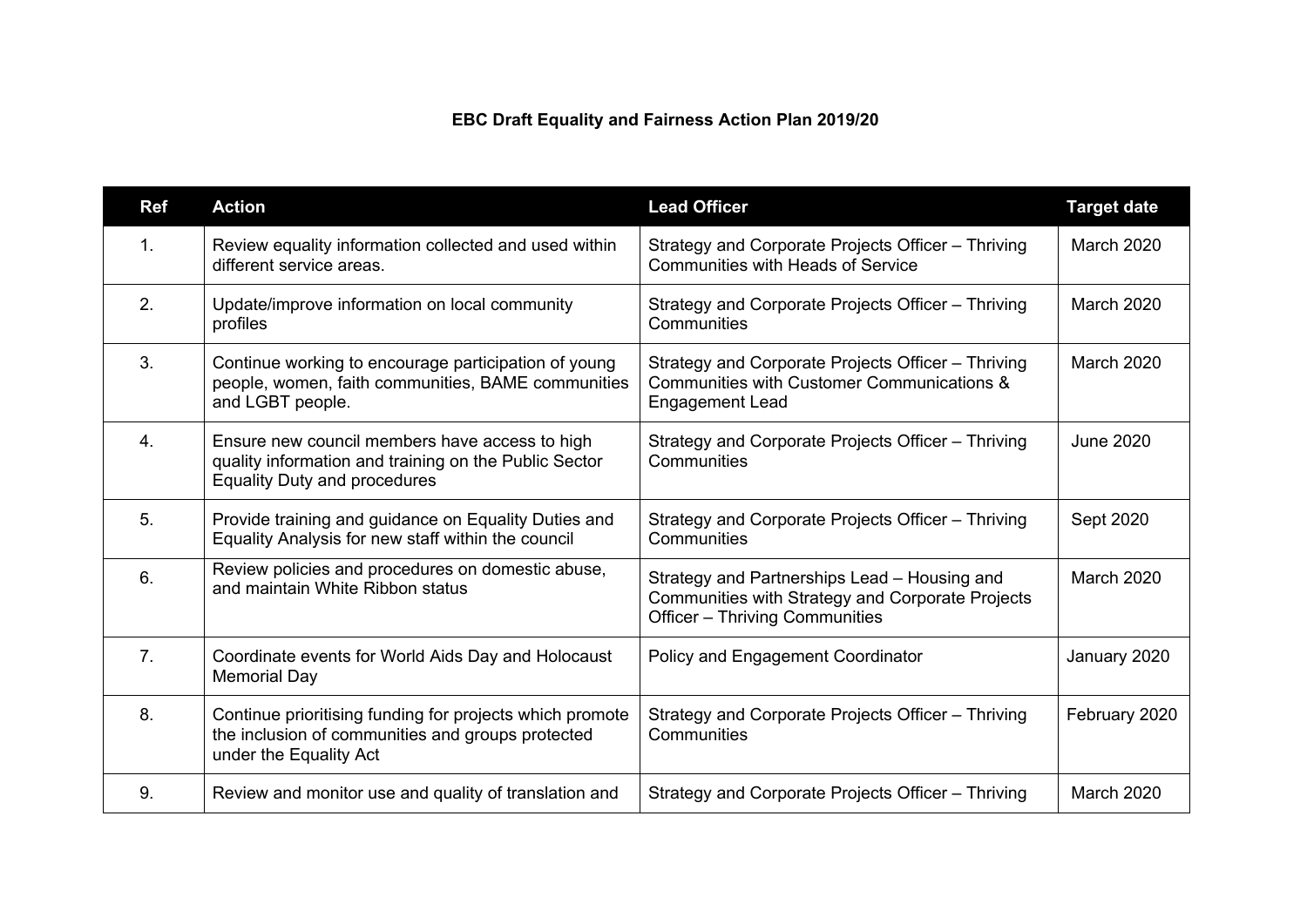| <b>Ref</b> | <b>Action</b>                                                                                                                                                                                                                                                                                                                                                                                                                                                                                                                                                                                                                                                                                                              | <b>Lead Officer</b>                                                                                                                                                                                                                                                                                                                                                                                                                                                                                                                                                                                                                                                                                                                                                 | <b>Target date</b> |
|------------|----------------------------------------------------------------------------------------------------------------------------------------------------------------------------------------------------------------------------------------------------------------------------------------------------------------------------------------------------------------------------------------------------------------------------------------------------------------------------------------------------------------------------------------------------------------------------------------------------------------------------------------------------------------------------------------------------------------------------|---------------------------------------------------------------------------------------------------------------------------------------------------------------------------------------------------------------------------------------------------------------------------------------------------------------------------------------------------------------------------------------------------------------------------------------------------------------------------------------------------------------------------------------------------------------------------------------------------------------------------------------------------------------------------------------------------------------------------------------------------------------------|--------------------|
|            | interpreting services                                                                                                                                                                                                                                                                                                                                                                                                                                                                                                                                                                                                                                                                                                      | Communities                                                                                                                                                                                                                                                                                                                                                                                                                                                                                                                                                                                                                                                                                                                                                         |                    |
| 10.        | Integrate equality and fairness review to service and<br>financial planning process, including setting fees and<br>charges                                                                                                                                                                                                                                                                                                                                                                                                                                                                                                                                                                                                 | Projects and Performance Lead                                                                                                                                                                                                                                                                                                                                                                                                                                                                                                                                                                                                                                                                                                                                       | August 2019        |
| 11.        | Complete year 1 service reviews<br>Communications<br><b>Housing Grants and Loans</b><br><b>Tourist Information</b><br>Marketing                                                                                                                                                                                                                                                                                                                                                                                                                                                                                                                                                                                            | Responsible service leads for:<br><b>Business Planning and Performance</b><br>$\bullet$<br><b>Housing Needs</b><br><b>Tourism and Leisure</b>                                                                                                                                                                                                                                                                                                                                                                                                                                                                                                                                                                                                                       | <b>June 2019</b>   |
| 12.        | Carry out 'year 2' service reviews:<br><b>Consultation and Engagement</b><br>Homelessness / housing options<br>Business rate and council tax setting and<br>collection<br><b>Committees and Councillors</b><br>Regeneration, business advice & support<br><b>Community Safety</b><br><b>Planning Policy Development</b><br>Sports and Leisure Facilities<br><b>Seafront Services</b><br>Art, cultural and heritage services<br><b>Tenant Participation and Involvement</b><br>Customer Contact - on-line services<br>Parks and Gardens management<br>$\bullet$<br>Health and Safety advice and inspections<br>$\bullet$<br>Private housing inspection and licensing<br>Food hygiene and inspection<br><b>Access Advice</b> | Responsible service leads for:<br><b>Customer Communications &amp; Engagement</b><br>$\bullet$<br><b>Housing Needs</b><br>$\bullet$<br>Functional Lead- Growth & Prosperity /<br><b>Accounts Manager</b><br><b>Democratic Services</b><br>$\bullet$<br><b>Economic Development</b><br>$\bullet$<br>S&PL - Housing and Communities<br>$\bullet$<br><b>Planning Policy</b><br>$\bullet$<br><b>Tbc</b><br>$\bullet$<br><b>Tourism and Leisure</b><br>$\bullet$<br><b>Tourism and Leisure</b><br>$\bullet$<br>Neighbourhood Housing<br>$\bullet$<br><b>Customer Advice</b><br>$\bullet$<br><b>Specialist Advice</b><br>$\bullet$<br>Specialist advice<br>$\bullet$<br><b>Housing Needs</b><br>$\bullet$<br><b>Specialist Advice</b><br>Neighbourhood First<br>$\bullet$ | 31 March 2020      |